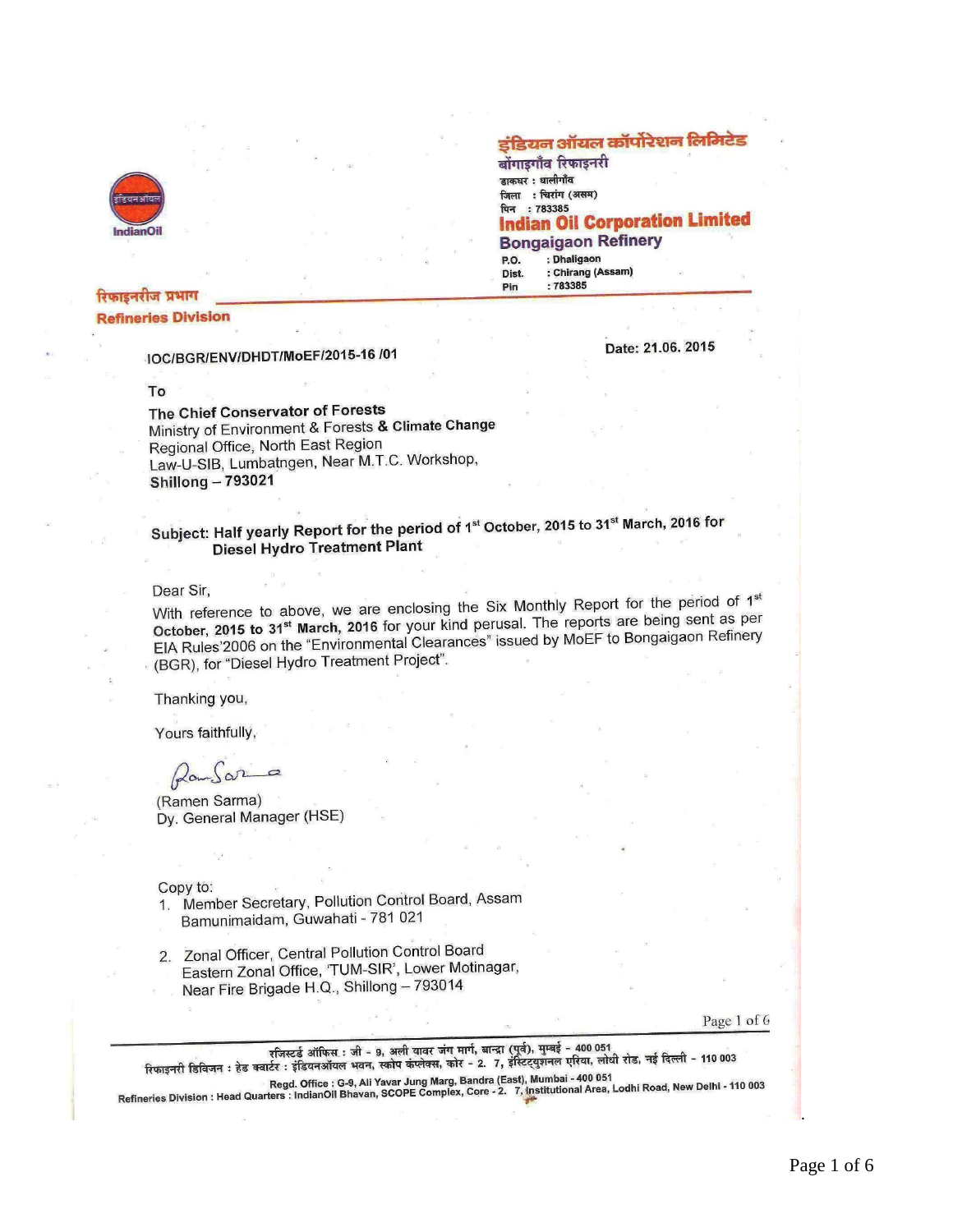# **ANNEXURE-B:**

# **Hydro-treatment Project,**

MoEF letter No. J.11011/78/2001-IA-II (I) dated 25/06/2002. Renewal of "Environment Clearance" by MoEF on 01.05.2006

## **Six Monthly Status Report for the period: (1 st October, 2015 to 31 st March, 2016)**

| Sr.<br>No. | <b>Specific Conditions</b>                                                                                                                                                                                                                      | <b>Compliance Status</b>                                                                                                                                                                                                                                                                                                                    |
|------------|-------------------------------------------------------------------------------------------------------------------------------------------------------------------------------------------------------------------------------------------------|---------------------------------------------------------------------------------------------------------------------------------------------------------------------------------------------------------------------------------------------------------------------------------------------------------------------------------------------|
| i.         | The company must comply with conditions<br>and safeguards stipulated by the Ministry<br>while granting environmental clearance to                                                                                                               | All conditions of the clearance are complied and<br>verified by statutory agencies time to time.                                                                                                                                                                                                                                            |
|            | the refinery expansion project expansion<br>Ministry's<br>project vide<br>OM<br>No.<br>J-<br>11011/24/90-IA II (I) dated 3 <sup>rd</sup> June 1991                                                                                              | (Please Refer to compliance report of Refinery<br><b>Expansion Project.)</b>                                                                                                                                                                                                                                                                |
| ii.        | A comprehensive risk assessment study for<br>the complex must be undertaken and report<br>submitted<br>the<br>Ministry<br>before<br>to<br>commissioning of the Diesel hydro-treatment<br>project.                                               | I.Rapid Risk Analysis (RRA) was carried by M/s EIL,<br>New Delhi. Final report was submitted by EIL in<br>September'2006.<br>RRA report is already submitted to your good office<br>vide our letter No. BRPL/ENV/MS-MAX/06-07/03<br>dated 08.11.2006.                                                                                       |
|            |                                                                                                                                                                                                                                                 | 2. HAZOP study for DHDT, Sulfur Block, HGU & OSBL<br>Utilities & Off-sites area completed & report submitted<br>by consultant, (EIL) & the HAZOP recommendations<br>implemented.                                                                                                                                                            |
|            |                                                                                                                                                                                                                                                 | 3. Comprehensive Risk Assessment was conducted by<br>M/s Chilworth Technology Pvt. Ltd. New Delhi and<br>final report was submitted on 11.10.2010. Fresh CRA<br>was carried out and final report is expected by June<br>2016.                                                                                                               |
| <b>iii</b> | The company must formulate and firm up a<br>scheme/action plan for handling the oily<br>sludge which is presently being disposed off<br>into the oil sludge lagoon. The firmed up plan<br>must be submitted to the Ministry within one<br>year. | M/s Balmer Lawrie & Co. Limited was awarded the<br>contract of oily sludge processing along with bio-<br>remediation of residual solids. The party already<br>completed the processing of oily sludge from sludge<br>lagoons. Bio- remediation process of the residual part<br>of sludge has also been completed.                           |
| iv         | The project proponent shall also comply with<br>all the environmental protection measures to<br>mitigate the risks including the following:                                                                                                     | Taken care of all the environmental<br>protection<br>measures and safeguards recommended in the EMP<br>and risk analysis report and also revised CPCB<br>guidelines etc. in design stage itself.                                                                                                                                            |
| ۷          | a. Provision of double mechanical seal for<br>the pumps handling H2S to reduce the<br>frequency of failure                                                                                                                                      | Taken care of in design stage & available in process<br>data sheets of respective pumps in BDEPs.                                                                                                                                                                                                                                           |
|            | <b>b</b> . Provision of adequate no. of $H_2S$ detector<br>(s) in appropriate locations of the plant for<br>early detection of the leak so that the release<br>duration<br>and<br>hence<br>the<br>hazardous<br>consequence is reduced.          | Following no. of $H_2S$ detectors along with $HC/H_2$ detectors<br>provided in various process units under DHDT project.<br>DHDT : (HC = 7, H <sub>2</sub> S = 5, H <sub>2</sub> = 3)<br>$HGU$ : (HC = 10, CO = 4, H <sub>2</sub> = 4)<br>$ARU$ : (H <sub>2</sub> S = 6 & HC=1)<br>SWSU: $(H_2S=5 \& HC=1)$ SRU: $(H_2S=12, HC=3 \& H_2=2)$ |
|            | c. Provision of emergency stop button for<br>rich amine group in the control room to stop<br>the pump.                                                                                                                                          | Taken care of in design stage & indicated in respective<br>P&IDs.                                                                                                                                                                                                                                                                           |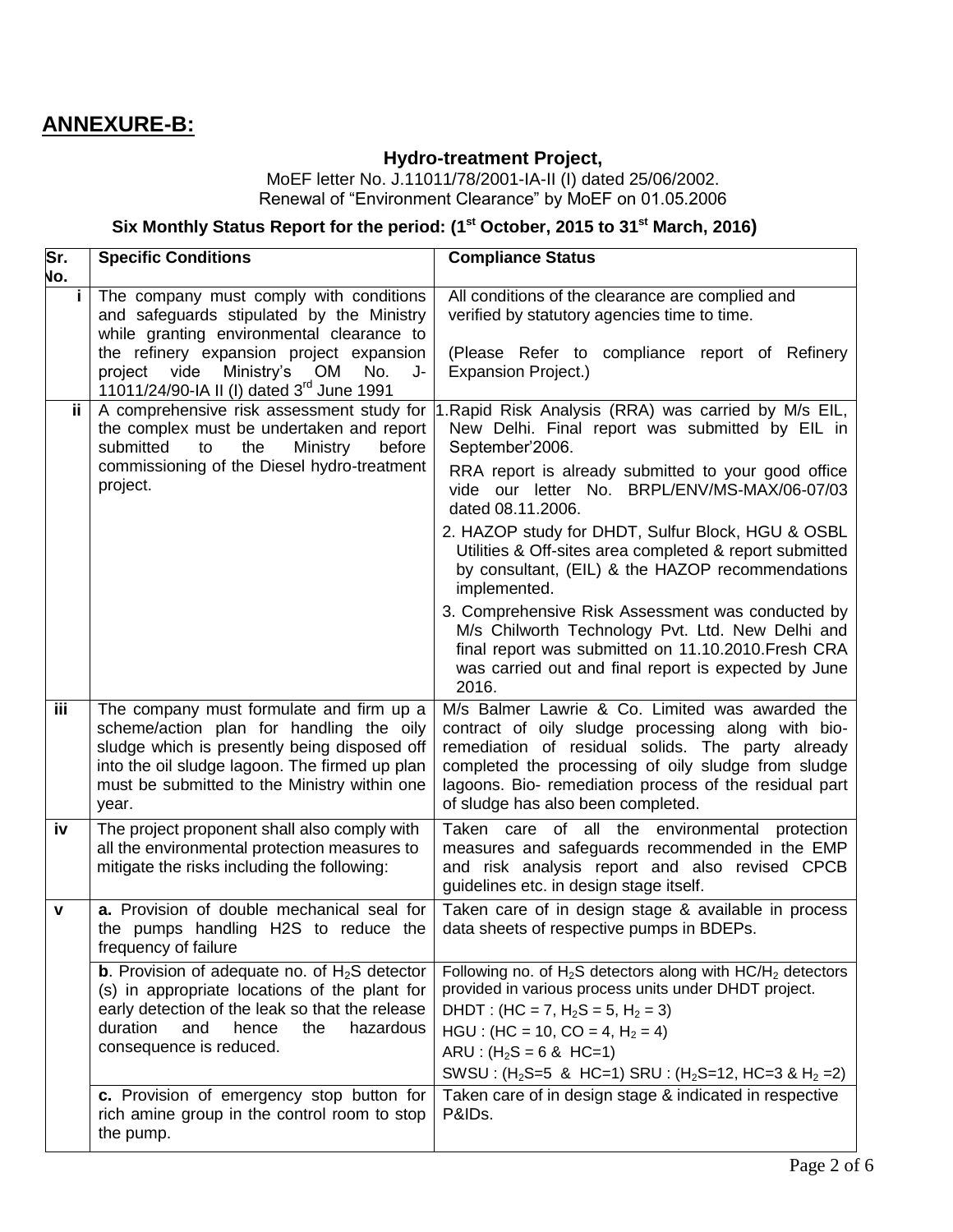| Sr.<br>No. | <b>Specific Conditions</b>                                                                                                                                                                                                                                                                                                                                                                                                                                                                                                                                                                                                                                                        | <b>Compliance Status</b>                                                                                       |
|------------|-----------------------------------------------------------------------------------------------------------------------------------------------------------------------------------------------------------------------------------------------------------------------------------------------------------------------------------------------------------------------------------------------------------------------------------------------------------------------------------------------------------------------------------------------------------------------------------------------------------------------------------------------------------------------------------|----------------------------------------------------------------------------------------------------------------|
| vi         | Government of Assam (Dept. of Forest and<br>Wildlife), must prepare a contingency plan to<br>mitigate the adverse impact of the increased<br>human activities on the wildlife habitat around the<br>refinery, mainly w.r.t. Golden Langur. Funds for<br>implementing mitigation strategies should be<br>provided by the company. The refinery should<br>also arrange to provide free gas to the villagers<br>residing within Kakijana reserved forests as well<br>as residents of Hapachara, Garegaon, Gorapara,<br>Rabhapura and Chitkagaon, so that felling of<br>trees for fuel wood is reduced .A comprehensive<br>Action Taken Repot should be submitted within<br>one year. | BGR requested to MoEF for exemption of these<br>conditions vide letter no. ENV/STAT/01/01 dated<br>31.07.2002. |

| Sr.<br>No. | <b>General Conditions</b>                                                                                                                                                                                                                                                                                                     | <b>Compliance Status</b>                                                                                                                                                                                                 |
|------------|-------------------------------------------------------------------------------------------------------------------------------------------------------------------------------------------------------------------------------------------------------------------------------------------------------------------------------|--------------------------------------------------------------------------------------------------------------------------------------------------------------------------------------------------------------------------|
| j.         | The project authority must adhere to the<br>stipulations made by Assam State Pollution<br><b>Control Board and State Government.</b>                                                                                                                                                                                          | Stipulations made in the environmental clearance of the<br>project are being addressed during detailed engineering<br>also. The same has been addressed in the Basic<br>Engineering Design Package, wherever applicable. |
| ii         | No expansion or modification of the plant should<br>be carried out without prior approval of this<br>Ministry.                                                                                                                                                                                                                | <b>Noted</b>                                                                                                                                                                                                             |
| iii.       | Handling, manufacturing, storage and<br>transportation of hazardous chemicals should be<br>carried out in accordance with the Manufacturing,<br>storage and transportation of hazardous<br>chemicals Rules, 1989, as amended in 1991.<br>Permission from State and Central nodal agencies<br>in this regard must be obtained. | <b>Noted</b>                                                                                                                                                                                                             |
| iv         | Hazardous wastes, if any, must be handled and<br>disposed as per Hazardous waste (Management<br>and handling) Rules, 2000. Authorization from<br>State Pollution Control Board in this regard must<br>be obtained.                                                                                                            | <b>Noted</b><br>Authorisation for handling and management of<br>Hazardous Waste is accorded by SPCB, Assam under<br>the Hazardous Wastes (Management, Handling and<br>Trans-boundary Movement) Rules, 2008.              |
| ۷          | Adequate provisions for infrastructure facilities<br>such as water supply, fuel, sanitation etc. should<br>be ensured for construction workers during the<br>construction phase so as to avoid felling of trees<br>and pollution of water and the surrounding.                                                                | Infrastructure facilities like water supply, food canteen,<br>sanitation are being provided to construction workers                                                                                                      |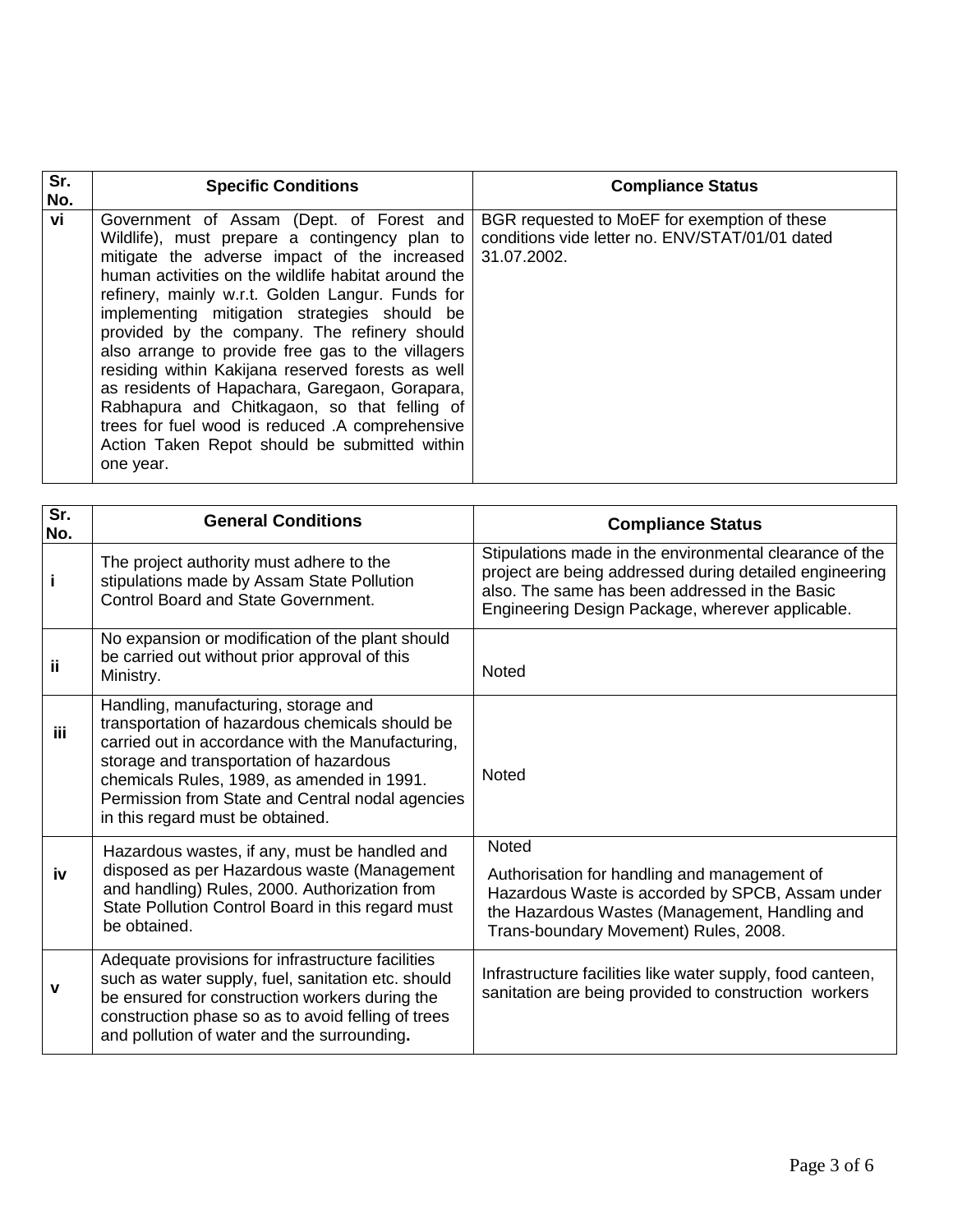| $(6)$ All precautionary measures are taken at the<br>etc, on all sources of noise generation. The<br>construction site to control the noise level & present<br>ambient noise levels should conform to the<br>activities do not generate noise of high db. However<br>standards prescribed under EPA Rules, 1989 viz.<br>quarterly noise survey is regularly conducted.<br>75 dBA (day time) and 70 dBA (night time). | -vi | The overall noise levels in and around the plant<br>area should be kept well within the standards (85<br>dBA) by providing noise control measures<br>including acoustic hoods, silencers, enclosures | $(a)$ Taken care of in design stage and mentioned in<br>process data sheets for various equipments wherever<br>applicable in BDEPs. |
|----------------------------------------------------------------------------------------------------------------------------------------------------------------------------------------------------------------------------------------------------------------------------------------------------------------------------------------------------------------------------------------------------------------------|-----|------------------------------------------------------------------------------------------------------------------------------------------------------------------------------------------------------|-------------------------------------------------------------------------------------------------------------------------------------|
|----------------------------------------------------------------------------------------------------------------------------------------------------------------------------------------------------------------------------------------------------------------------------------------------------------------------------------------------------------------------------------------------------------------------|-----|------------------------------------------------------------------------------------------------------------------------------------------------------------------------------------------------------|-------------------------------------------------------------------------------------------------------------------------------------|

| $\overline{\text{Sr.}}$<br>No. | <b>General Conditions</b>                                                                                                                                                                                                                                                                                                                                                                                                                                                                                                                                                                                                                                                                             | <b>Compliance Status</b>                                                                                                                                                                                                                                                                                                                             |
|--------------------------------|-------------------------------------------------------------------------------------------------------------------------------------------------------------------------------------------------------------------------------------------------------------------------------------------------------------------------------------------------------------------------------------------------------------------------------------------------------------------------------------------------------------------------------------------------------------------------------------------------------------------------------------------------------------------------------------------------------|------------------------------------------------------------------------------------------------------------------------------------------------------------------------------------------------------------------------------------------------------------------------------------------------------------------------------------------------------|
| vii                            | Occupational health Surveillance of the workers<br>should be done on a regular basis and records<br>maintained.                                                                                                                                                                                                                                                                                                                                                                                                                                                                                                                                                                                       | Complied                                                                                                                                                                                                                                                                                                                                             |
| viii                           | A separate environmental management cell with<br>full fledged laboratory facilities to carry out<br>various management and monitoring functions<br>should be set up under the control of Senior<br>Executive.                                                                                                                                                                                                                                                                                                                                                                                                                                                                                         | BGR is already having a separate environmental<br>management cell and full fledged laboratory to carry-out<br>environmental management and monitoring functions.<br>Environment Laboratory of BGR is accredited by NABL.                                                                                                                             |
| iх                             | The funds earmarked for the environmental<br>protection measures should be reported to this<br>Ministry and SPCB.                                                                                                                                                                                                                                                                                                                                                                                                                                                                                                                                                                                     | Noted.                                                                                                                                                                                                                                                                                                                                               |
| X                              | Six monthly status report on the project vis-a-vis<br>Implementation of environmental measures<br>should be submitted to this Ministry (Regional<br>Office, Shillong/ CPCB/ SPCB).                                                                                                                                                                                                                                                                                                                                                                                                                                                                                                                    | Complied                                                                                                                                                                                                                                                                                                                                             |
| xi                             | The project proponent should advertise in at least<br>two local newspapers widely circulated in the<br>region around the project, one of which shall be in<br>the vernacular language of the locality concerned<br>informing that the project has been accorded<br>environmental clearance by the Ministry and<br>copies of the clearance letter are available with<br>State Pollution Control Board/Committee and may<br>also be seen at Website of the Ministry and<br>Forests at http://envfor.nic.in The advertisement<br>should be made within 7 days from the date of<br>issue of the clearance letter and a copy of the<br>same should forwarded to Ministry's Regional<br>Office at Shillong. | Complied.                                                                                                                                                                                                                                                                                                                                            |
| xii                            | The Project Authorities should inform the Regional<br>Office as well as the Ministry the date of financial<br>closer and final approval of the project by the<br>concerned authorities and the date of land<br>development work.                                                                                                                                                                                                                                                                                                                                                                                                                                                                      | Board of Directors of the Company has approved<br>revised cost estimate of Rs.1701.52 Crore. Last<br>capitalization<br>date<br>06.06.2015.<br>initial<br>is<br>The<br>capitalization date is 13.08.2011 (Original approved<br>cost is Rs. 1431.91 crore) for this project on 28th May,<br>2008.<br>Closure shall be intimated in due course of time. |
|                                |                                                                                                                                                                                                                                                                                                                                                                                                                                                                                                                                                                                                                                                                                                       |                                                                                                                                                                                                                                                                                                                                                      |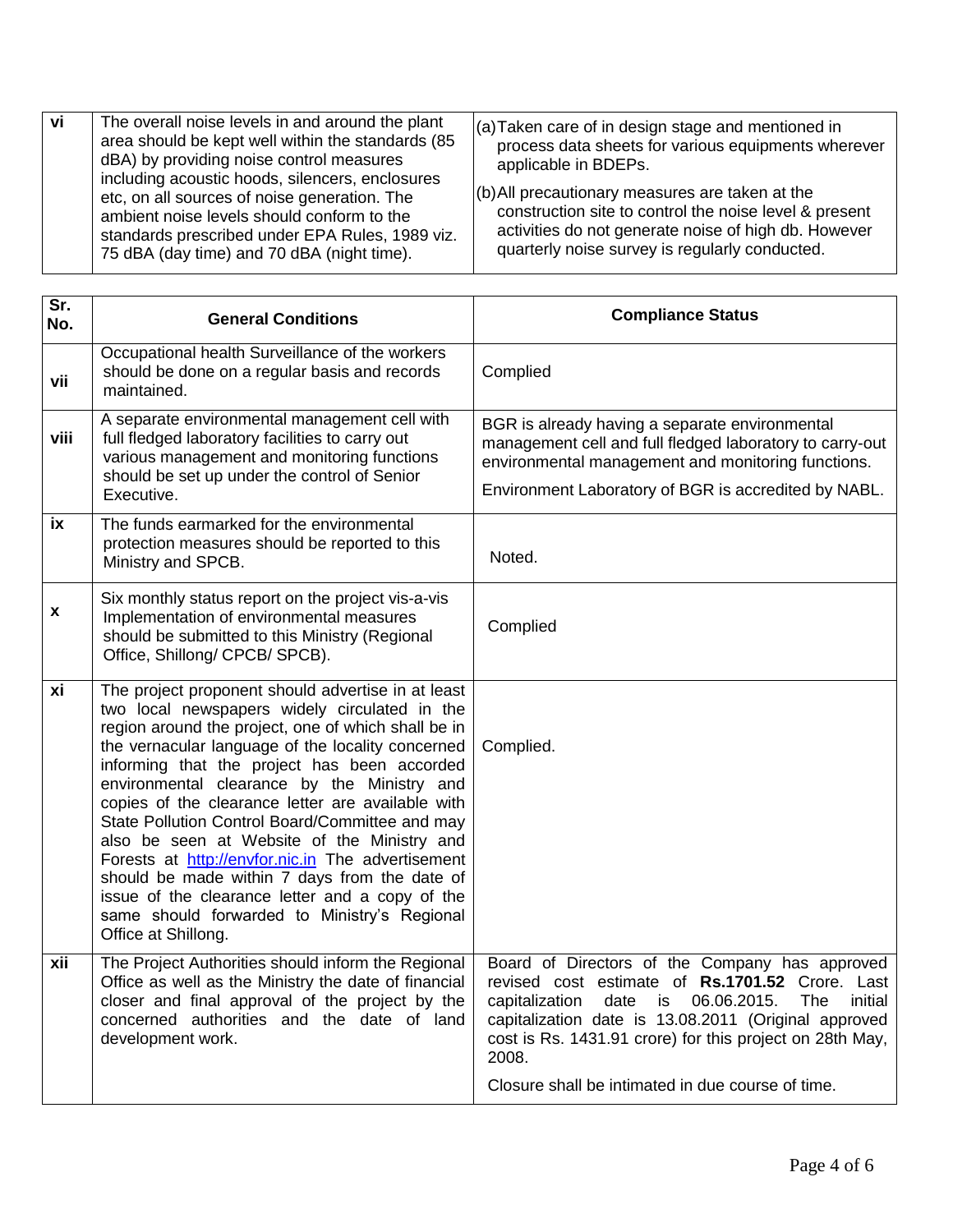| Sr. No | CONDITIONS (As given in concurrence to changes in Env. Clearance dated May 1, 2006)                                                 |                                                                                                                                                    |
|--------|-------------------------------------------------------------------------------------------------------------------------------------|----------------------------------------------------------------------------------------------------------------------------------------------------|
|        | The total $SO_2$ emission level from the unit after the<br>proposed up gradation shall not exceed 40 kg/MT of the<br>feed.          |                                                                                                                                                    |
| ij.    | The company shall comply with the revised standards of<br>$NOx$ emission.                                                           | Taken care in design stage itself.                                                                                                                 |
| iii    | The total effluent generation shall not exceed 7.9 $m^3/hr$<br>The fresh water consumption shall not exceed 275 m <sup>3</sup> /hr. |                                                                                                                                                    |
| iv     | No further modernization of project shall be carried out<br>without prior permission of this Ministry.                              | Noted. IOCL - Bongaigaon Refinery has<br>applied for Env. Clearance for expansion of<br>DHDT to conform BS- VI standard of fuel.                   |
| v      | The company shall comply with the conditions stipulated<br>in the clearance order of even no. dated 25 <sup>th</sup> June, 2002.    | Noted                                                                                                                                              |
| VÌ     | The company shall carry out a comprehensive risk                                                                                    | M/s. Chilworth Technology Pvt. Ltd., New Delhi<br>submitted Final report of Comprehensive Risk<br>Assessment (CRA) on 11.10.2010.                  |
|        | assessment study and a copy submitted to the Ministry<br>before commissioning of the Diesel Hydro Treatment<br>Project.             | Fresh CRA study has also been conducted<br>thru' outsourced M/s. CGC Techno Lab Pvt.<br>Ltd, Hyderabad. Final Report is expected in<br>June, 2016. |